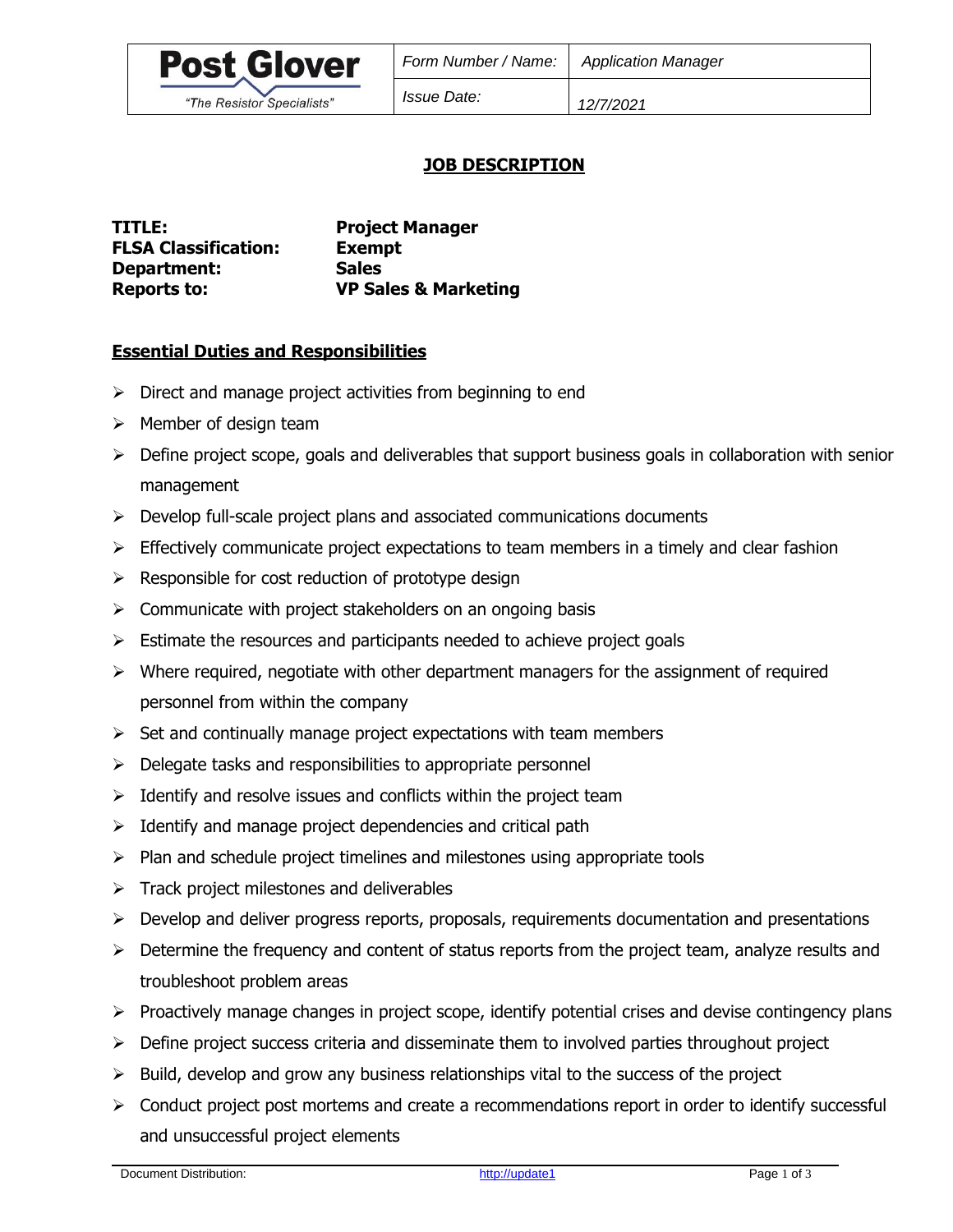

### **Education and Experience**

- ➢ Engineering Degree required; BSEE or BSME preferred
- ➢ Ten years direct work experience in a project management capacity, including all aspects of process development and execution
- ➢ Project Management Certification is a plus
- ➢ Strong familiarity with Microsoft Project or equivalent software is a plus
- ➢ Demonstrated experience in personnel management (No Direct Reports)
- $\triangleright$  Experience at working independently and in a team-oriented, collaborative environment similar to a matrix style organization is essential

### ➢ **Job Knowledge, Skills and Abilities**

- $\triangleright$  Can conform to shifting priorities, demands and timelines through analytical and problem-solving capabilities
- $\triangleright$  Reacts to project adjustments and alterations promptly and efficiently
- $\triangleright$  Flexible during times of change
- ➢ Ability to read communication styles of team members and contractors who come from a broad spectrum of disciplines
- $\triangleright$  Persuasive, encouraging and motivating
- ➢ Ability to elicit cooperation from a wide variety of sources, including upper management, clients and other departments
- ➢ Ability to defuse tension among project team, should it arise
- $\triangleright$  Strong written and oral communication skills
- ➢ Strong interpersonal skills
- ➢ Adept at conducting research into project-related issues and products
- $\triangleright$  Must be able to learn, understand and apply new technologies
- ➢ Customer service skills an asset
- ➢ Ability to effectively prioritize and execute tasks in a high-pressure environment is crucial

### **Supervisory Responsibilities**

➢ None